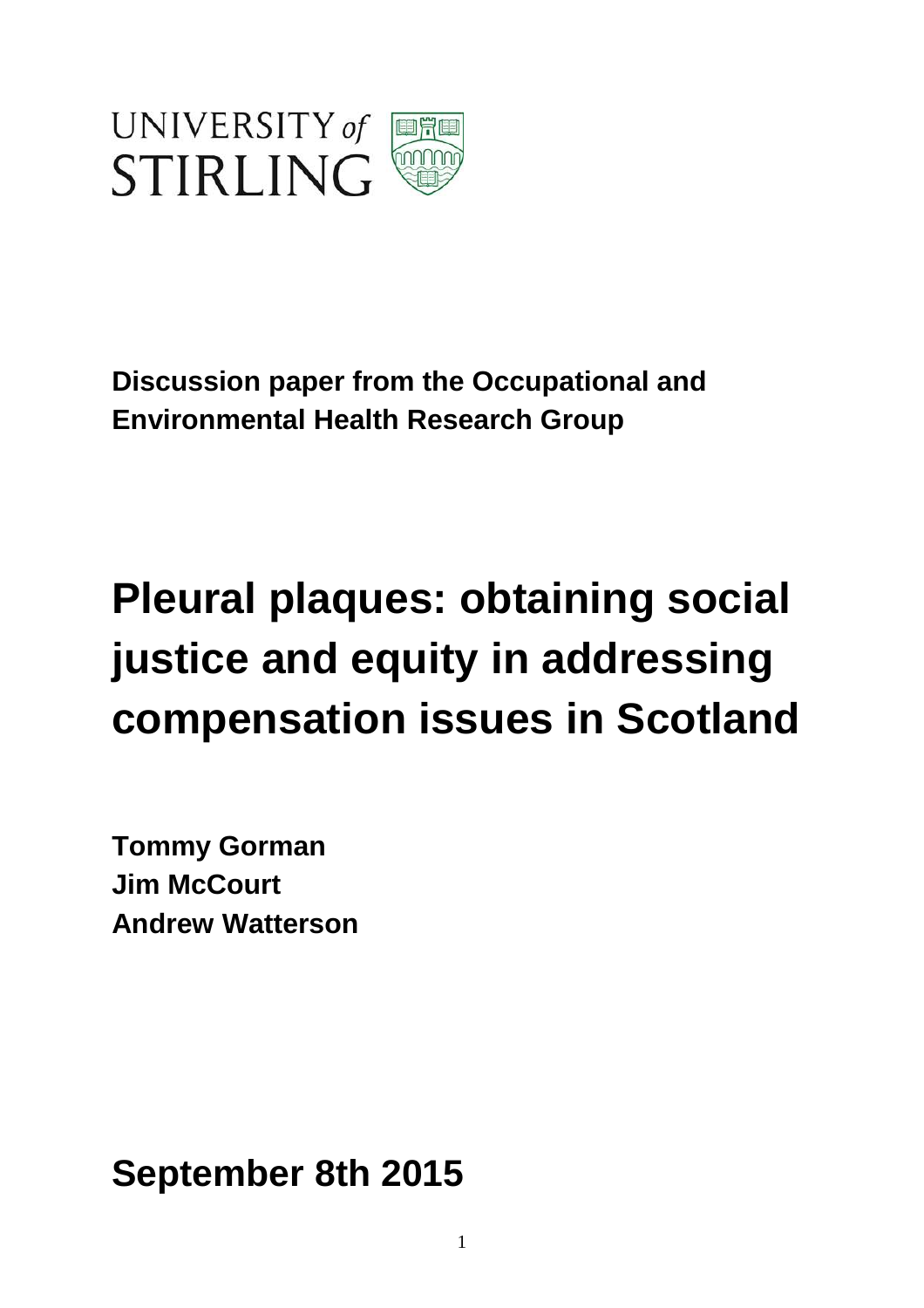## *Pleural plaques are physical changes in the tissue which lines the lungs and the chest wall. They do not actuate or contribute to potentially fatal conditions such as lung cancer, mesothelioma or asbestosis*

## **Introduction**

 $\overline{a}$ 

This briefing paper has been produced by the Occupational and Environmental Health Research Group, University of Stirling following discussions with members of UNITE Thermal Insulating Engineers SC/162 branch who have a long history of campaigning on asbestos issues $^{\rm 1}.$ 

It is clear that because of the barriers to achieving better outcomes for people negligently exposed to asbestos, recent experience suggests that in certain circumstances they are poorly served within the current arrangements.

The paper highlights a number of concerns in the civil compensation process as it applies to people in Scotland who have been exposed to asbestos in the course of their working lives. The main cause for concern centres on people who have made a claim for pleural plaques and pleural thickening and then agree to accept what is known as a full and final settlement from an insurance company or former employer to conclude a civil damages case.

 People who agree to accept a full and final settlement in preference to a provisional settlement for pleural plaques or pleural thickening not only preclude themselves from a future claim but also may hinder their family members from accessing their legal entitlement to damages in respect of their loss

This discussion paper presents the proposition that settlements in pleural plaques (and other) cases should have 'stand alone' status and hence have no bearing on any future settlement. The preferred outcome is that in pleural plaques cases the victims are paid at least the current full & final level. This condition (pleural plaques), as confirmed by the Supreme Court October 2011 judgement, has no influence on claims following a future diagnosis of Mesothelioma, Lung Cancer, Asbestosis or Pleural Thickening.

During the process of researching and publication of this paper concerns arose regarding potential gender inequality within the pleural plaques compensation process which need to be explored further. There is a possible negative impact on women if the rights of relatives to damages are not clarified in respect of provisional and full and final settlements.

<sup>1</sup> **Hugh Cairney** worked as an insulating engineer for over 40 years and was a trade union representative for most of that period and a founder member of SC/162 branch. He lost both his father and brother to Mesothelioma. Hugh has given evidence on behalf of asbestos victims and is a longterm campaigner on behalf of asbestos sufferers.

**Harry McCluskey** spent all of his working life as an insulating engineer. He suffers from asbestosis and despite poor health continues to campaign on behalf of asbestos sufferers. Harry was secretary of Clydeside Action on Asbestos for 23 years and has been involved in many high profile campaigns on behalf of asbestos victims and bereaved relatives.

**Jimmy Cloughley** is an active campaigner on behalf of asbestos victims despite suffering himself from asbestosis. A former shipyard worker and shop steward Jimmy is a veteran of the UCS work-in.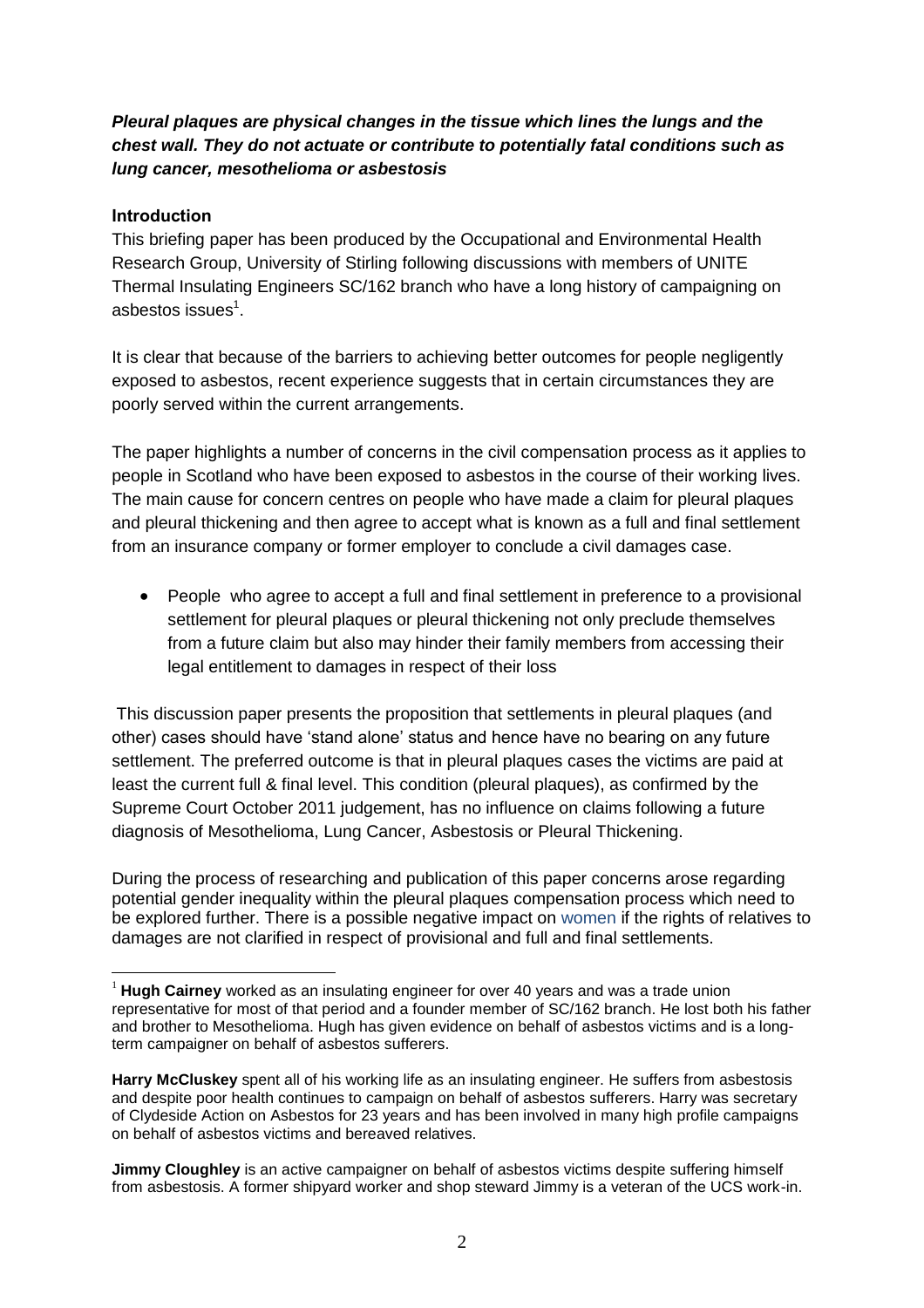According to international estimates, 20 to 50 % of people regularly exposed to asbestos get pleural plaques. 20 to 50% of people with pleural plaques get diagnosed with this condition.

#### **Background**

From the 1980s onwards, where pleural plaques arose from negligent exposure to asbestos, courts throughout the UK made compensation awards. Those awards were paid by the negligent party or their insurer. However, on 17<sup>th</sup> October 2007 the House of Lords unanimously ruled in Johnston v NEI International Combustion Ltd and conjoined cases, that asymptomatic pleural plaques do not give rise to a cause actionable for civil compensation.

On 23 June 2008, the Scottish Government introduced the Damages (Asbestos-related Conditions) (Scotland) Bill. This measure was intended to ensure that people who are negligently exposed to asbestos in Scotland, and go on to develop certain asbestos-related conditions, can continue to raise and pursue actions for damages. The Bill received royal assent on 17<sup>th</sup> April 2009 to become the Damages (Asbestos-related Conditions) (Scotland) Act 2009. In doing so, it ensured that the House of Lords judgement (*Johnston v NEI International Combustion Ltd*), which ruled unanimously that pleural plaques do not give rise to a cause of action under the law of damages in England and Wales, was not followed in Scotland. The Scottish legislation did not have an impact in England and Wales, where the UK Government in February 2010 decided against passing legislation intended to change the law on pleural plaques. The purpose of this paper attempts to build on the progressive actions already taken by the Scottish Parliament.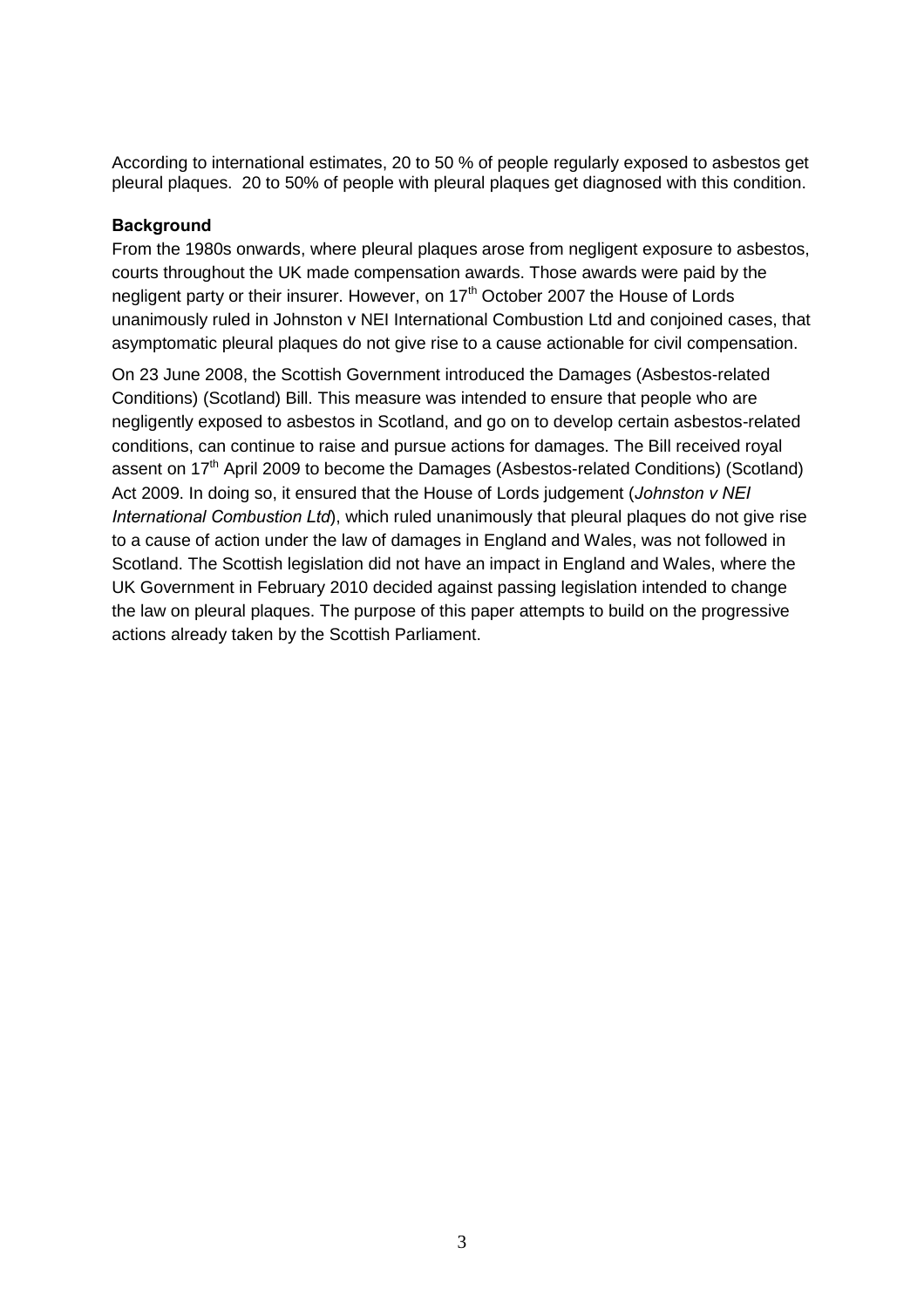#### **Insurers appeal**

A number of insurers including Aviva, AXA Insurance, RSA and Zurich sought to challenge the Damages (Asbestos-related Conditions) (Scotland) Act 2009 by way of judicial review their challenge was dismissed by the Scottish Court of Session. Their primary complaint was that the Act infringed their human rights. However, they also argued that the decision to bring forth the legislation was irrational. The insurers argued that the Damages (Asbestosrelated Conditions) (Scotland) Act 2009 was irrational, disproportionate and went against the European Convention on Human Rights (ECHR).They argued that insurance companies would be deprived of their assets to settle claims under the law and was an interference with their right to property under the ECHR. The insurers sought to overturn a decision from the Scottish Court of Appeal and argued that the law which allows people with pleural plaques to claim compensation was irrational or not lawful.

The insurers' petition was dismissed by the Outer House of the Court of Session and, on appeal, by the Inner House of the Court of Session. The insurers then appealed to the UK Supreme Court. On 12 October 2011 the UK Supreme Court rejected the appeal and ruled that the 2009 Act was within the competence of the Scottish Parliament.

The appellants are insurance companies which have undertaken to indemnify employers against liability for negligence. They sought to challenge the lawfulness of an Act of the Scottish Parliament (the Damages (Asbestos-related Conditions) (Scotland) Act 2009, "the 2009 Act") which provides that asbestos-related pleural plaques and certain other asbestos-related conditions constitute personal injury which is actionable under Scots law. Pleural plaques are physical changes in the tissue which lines the lungs and the chest wall. They do not actuate or contribute to potentially fatal conditions such as lung cancer, mesothelioma or asbestosis, but their existence evidences significant previous exposure to asbestos, which of itself represents an increased risk of contracting such diseases. (Supreme Court Press Summary 12<sup>th</sup> October 2012)

#### **Scottish law**

In reaching its decision on 12 October 2011, the Supreme Court rejected the insurance companies' arguments that the new Scottish law recognizing the rights pleural plaques sufferers to compensation breached their human rights. Scotland continues to lead the UK in recognizing the rights of asbestos sufferers and bereaved relatives. The Supreme Court landmark ruling means a total of four pieces of progressive asbestos legislation have been passed since 2006 by the Scottish Parliament each of which reinforce the rights of asbestos sufferers and their relatives to compensation for exposure to asbestos dust in Scotland. Much of this legislation received cross-party support in the Scottish Parliament.

- 1. The Family Law (Scotland) Act 2006,
- 2. Rights of Relatives to Damages (Mesothelioma) (Scotland) Act 2007,
- 3. Damages (Scotland) Act 2011
- 4. Damages (Asbestos-related conditions) (Scotland) Act 2009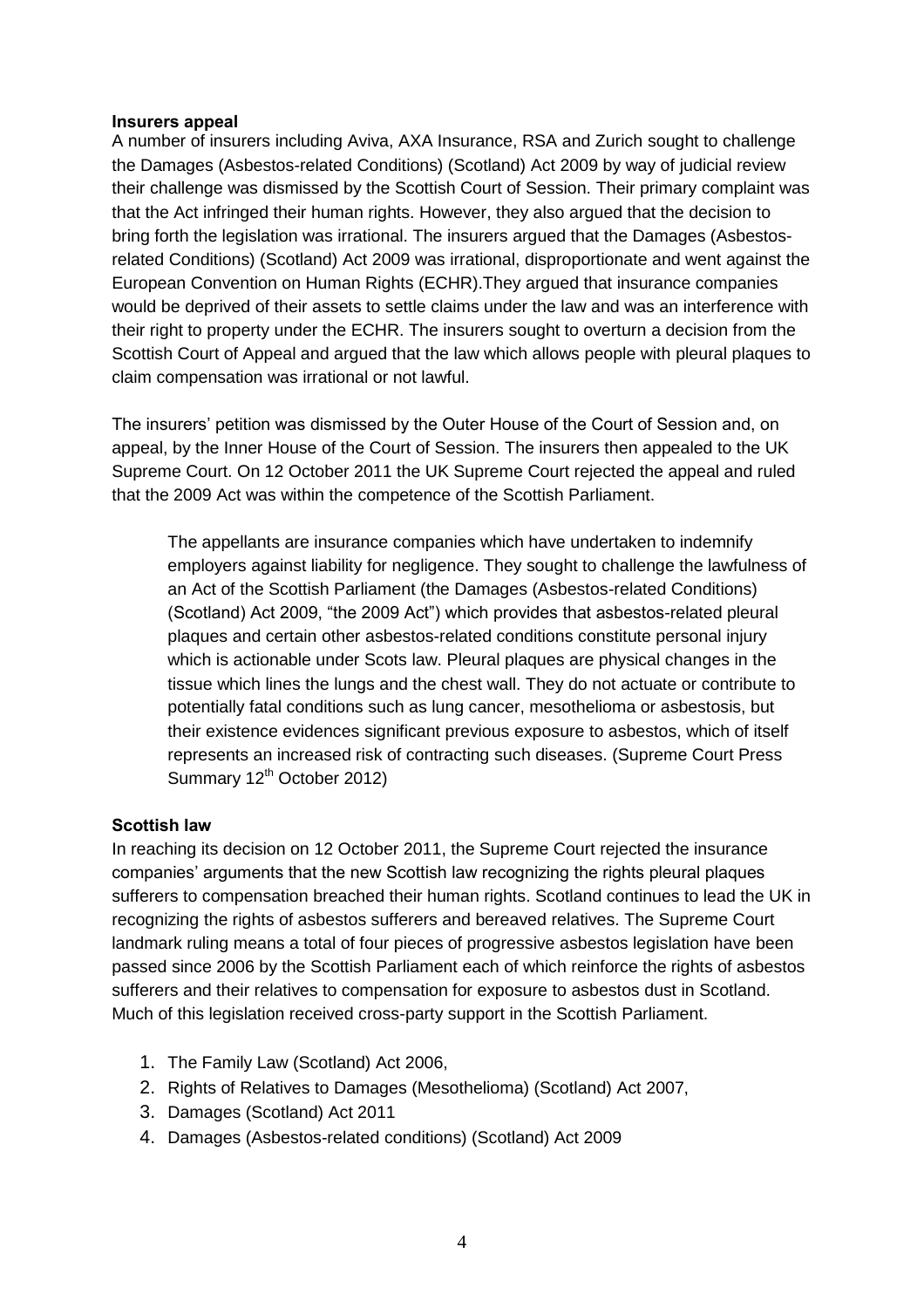This Scottish legislation confirmed the rights for asbestos sufferers (and family members) to seek compensation for the devastating effects of asbestos exposure.

In certain circumstances bereaved relatives can claim for loss of support, funeral expenses, distress, grief and loss of association. These claims are separate from the deceased's own claims for damages. Prior to the Rights of Relatives to Damages (Mesothelioma) (Scotland) Act 2007 terminally ill cancer patients faced the dilemma of either pursuing their damages claim while still alive or not pursuing their claim before death so that their executor and relatives could claim awards which in most cases would total more than the financial sum of damages the sufferer would have been entitled to in life. Before the 2007 legislation was passed, in order to benefit their families, many sufferers did not claim the compensation which could have provided some comfort for them before they died

## **Public interest**

 $\overline{a}$ 

The Supreme Court was clear that in issues involving questions of social policy, which the issue of civil compensation for pleural plaques clearly is, the court should respect the judgment of the elected body as to what is in the public interest. This would be the case unless that judgement is manifestly without reasonable foundation and it could not be said that the decision of the Scottish Parliament was without reasonable foundation. Therefore the Supreme Court accepted that the legislation pursued a legitimate aim**.** It is reasonable then to consider that further consideration should be given to resolve any unfairness that is contained within the asbestos compensation bargaining process that could have been identified in the consultation period running down to the Bill receiving royal assent on  $17<sup>th</sup>$ April 2009 to become the Damages (Asbestos-related Conditions) (Scotland) Act 2009.

Members of UNITE Thermal Insulating Engineers SC/162 branch with a long and distinguished history of campaigning for social and economic justice on behalf of their peers are concerned at the way in which cases are being settled under the current legal process in respect of members who have been exposed to asbestos at work and raised cases. They wish to highlight the fact that in pleural plaques and pleural thickening cases victims may be advised by a solicitor, acting on their behalf, that they have two choices. Either they can accept a provisional payment as it allows them to go back to court if they contract a more serious asbestos-related disease or they can accept a full and final payment which ends all legal liability against the defender.

Currently claimants are informed that if they opt for a full & final settlement they will be unable to pursue a case if they are diagnosed with mesothelioma, asbestos-related lung cancer or asbestosis. One claimant was advised recently<sup>2</sup> that in a full and final settlement you will be "compensated...for the extent of your asbestos illness at present" and that a little more money would be offered as "compensation for the risk" of developing an asbestos illness further down the line. To that extent the insurers are "buying off the risk." Even should the claimant "develop a condition such as mesothelioma" acceptance of a full and final settlement means s/he cannot make a further claim for damages.

 $2$  This claimant's case is in process at this time of writing.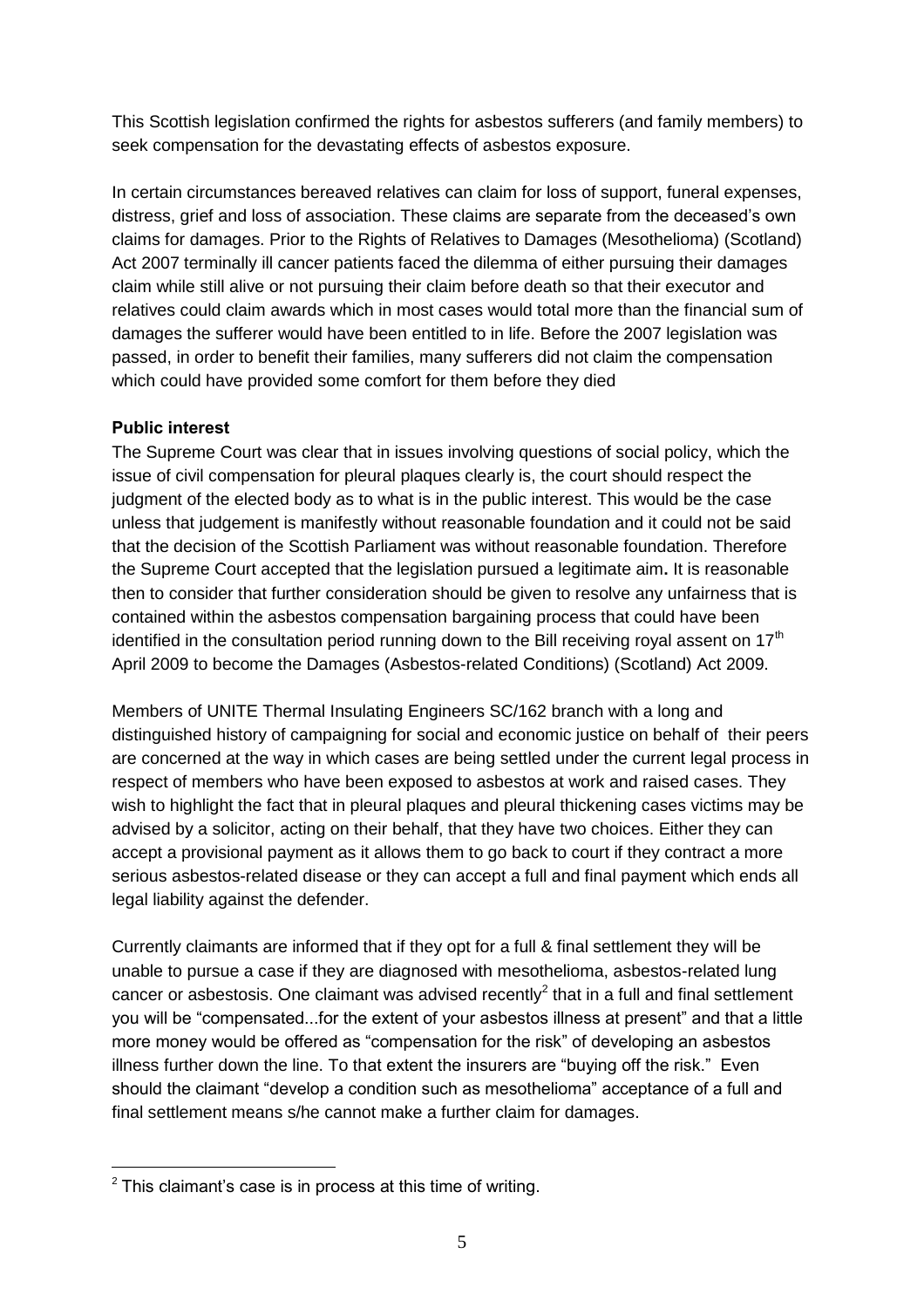This can have a significant negative impact on bereaved family members which requires to be more transparent than is currently the case.

No mention is made of other cancers and serious illnesses that might develop from exposure to asbestos. Nor is reference made to the devastating effects of asbestos-related cancers including mesothelioma on the individual and his (or her) family. This is left to the imagination and perhaps a little research by the claimant. A practical awareness of the reality of that might provide a stronger case against the short term thinking involved in even considering a full and final settlement in the present circumstances. A crucial consideration is the effects of such a terminal illness on the wider family. An individual who has accepted the earlier full and final settlement and later contracts mesothelioma or another asbestosrelated terminal cancer may be horrified to learn not only that his own right to a more fitting compensation was "sold" in the earlier settlement but that of their family members. In that sad event the family of a deceased claimant appears to have a right to make a posthumous claim in respect of the deceased if - and only if - mesothelioma was the illness so contracted. This, however, is a murky area and so far appears untested in Court.

#### **Pleural plaques – settlement process**

The main cause of concern for a person who is diagnosed with pleural plaques would be contracting mesothelioma, asbestos-related lung cancer or another asbestos-related condition because of confirmed previous exposure to asbestos dust. A provisional payment is normally around half the value of a full and final settlement. Notional figures used by UNITE SC/162 branch are; around £10,000 (full & final), £5,000 (interim award). The problem is that members accepting the lower provisional amount lose out financially when it seems fairer that a claim for pleural plaques should be a single transaction that has no bearing in the event of the claimant contracting another asbestos-related illness. This should be a new claim. UNITE SC/162 branch members are concerned this is another example of the insurance industry avoiding their responsibility to people who have been exposed to asbestos at work.

Their view is that the Scottish Parliament Justice Committee should investigate any circumstances that could result in bereaved relatives being disadvantaged through an inability to exercise their legal entitlement under the Rights of Relatives to Damages (Mesothelioma) (Scotland) Act 2007 to claim if a family member goes on to contract a more serious asbestos-related condition, for example, after accepting a full and final settlement in a pleural plaques case. The full legal validity of provisional damages within the settlement process requires clarification. If people in Scotland are precluded from claiming because of a previous legal bargain in a pleural plaques case, that process requires examination so that justice is administered in the spirit of current Scottish Parliament legislation which was passed with all-party support.

#### **Alternative payment system**

An alternative solution to the current arrangements that could remove certain disadvantage from people who find themselves diagnosed with pleural plaques is to introduce an alternative payment system that is a component of the social security system in Scotland.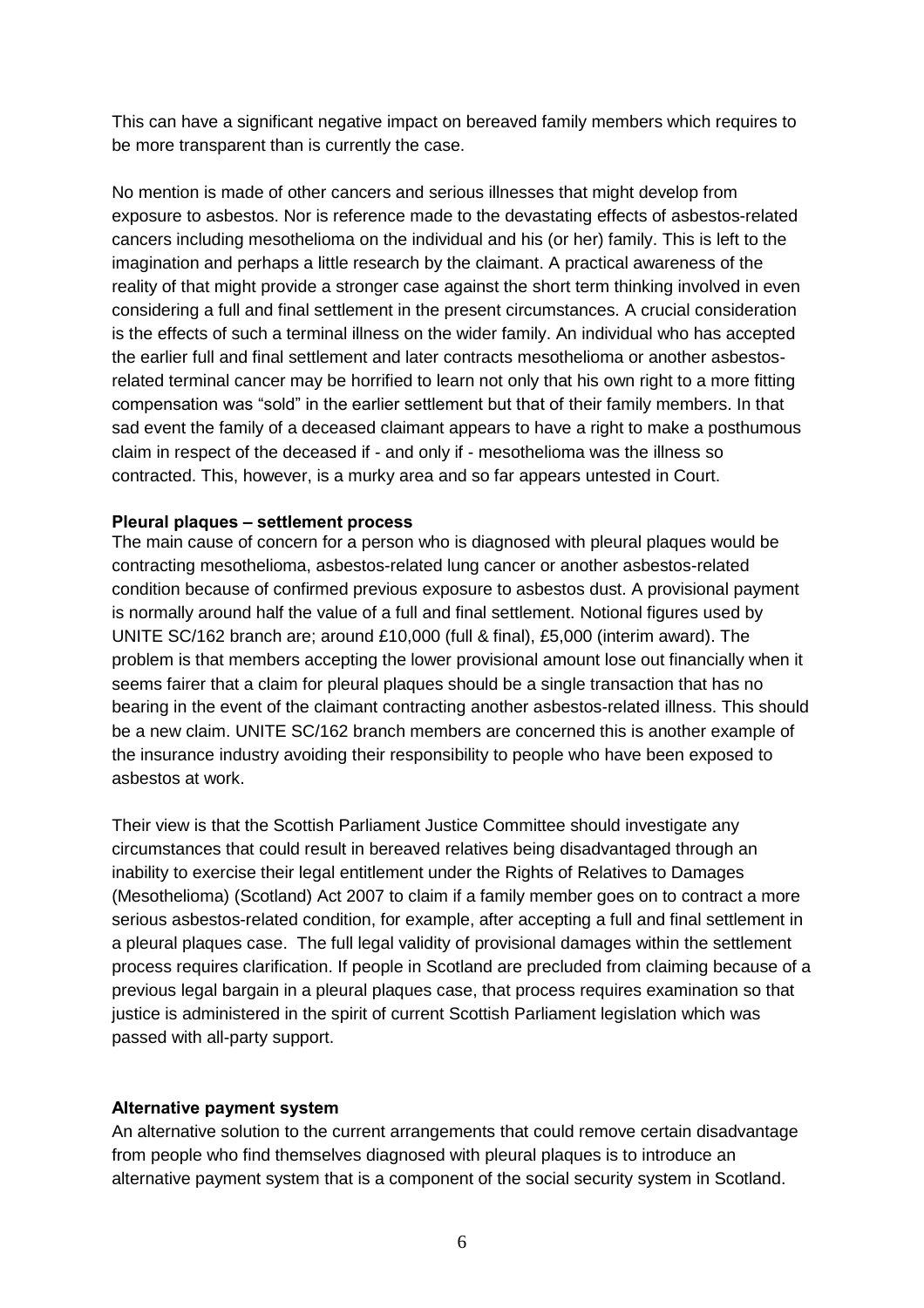To reduce formalities and administration costs, awards could be distributed following medical confirmation of diagnosis through a scheme similar based on the administration practices of the Scottish Welfare Fund which is operational in each of the 32 local authorities in Scotland.

This could be a fairer, more resource-effective option for the Scottish Government and could under certain circumstances reduce public expenditure. It would remove uncertainty and layers of bureaucracy from the system. It could also eliminate or significantly reduce legal costs for all parties. This procedure would solely deal with the presence of pleural plaques on the basis of approved medical evidence being available. The pleural plaques matter would then be a settled issue with no need for these small claim cases going through the courts. If later in life the person was unfortunate enough to contract mesothelioma, asbestosrelated lung cancer or asbestosis they would then be able to raise a legal action for civil damages without prejudice. This would remove the circumstance that a spouse, son daughter, son-in-law, daughter-in-law, grandchild, being denied compensation for their loss because of any unfairness in the bargaining process that takes place between the defender and pursuer.

- An alternative payment system would remove unnecessary adversarial pressures from claimants and families
- Increase access to compensation for people affected by asbestos exposure
- Reduce claimant costs in self-funded cases
- Reduce legal aid expenditure
- Reduce trade union legal costs
- Reduce defenders legal costs

The combined aggregate reduction in legal expenditure (all parties) could facilitate a, more cost-effective and fairer alternative to current arrangements through the introduction of a model of service delivery that is based on an alternative payment system that delivers a fairer outcome for people in Scotland who have been exposed to asbestos at work or in the community. If total legal costs are in excess of the amount of damages a plaintiff received in an occupational injury civil claim that would be an immoral situation. It should also be noted that the interests of the legal profession and the people they represent are not always the same.

## **Other issues that require consideration**

#### The limitation period

The limitation period as set out in the Prescription and Limitation (Scotland) Act 1973 has no significant impact on the substantive points raised in this paper. The three year time frame relates to damages claims in civil courts. Pleural plaques claims could be dealt with under a range of different procedures if the Scottish Government so decides and especially as limitation is not an absolute rule. The proposed scheme would not be under the courts' umbrella but operate under the social security system with lower administrative and other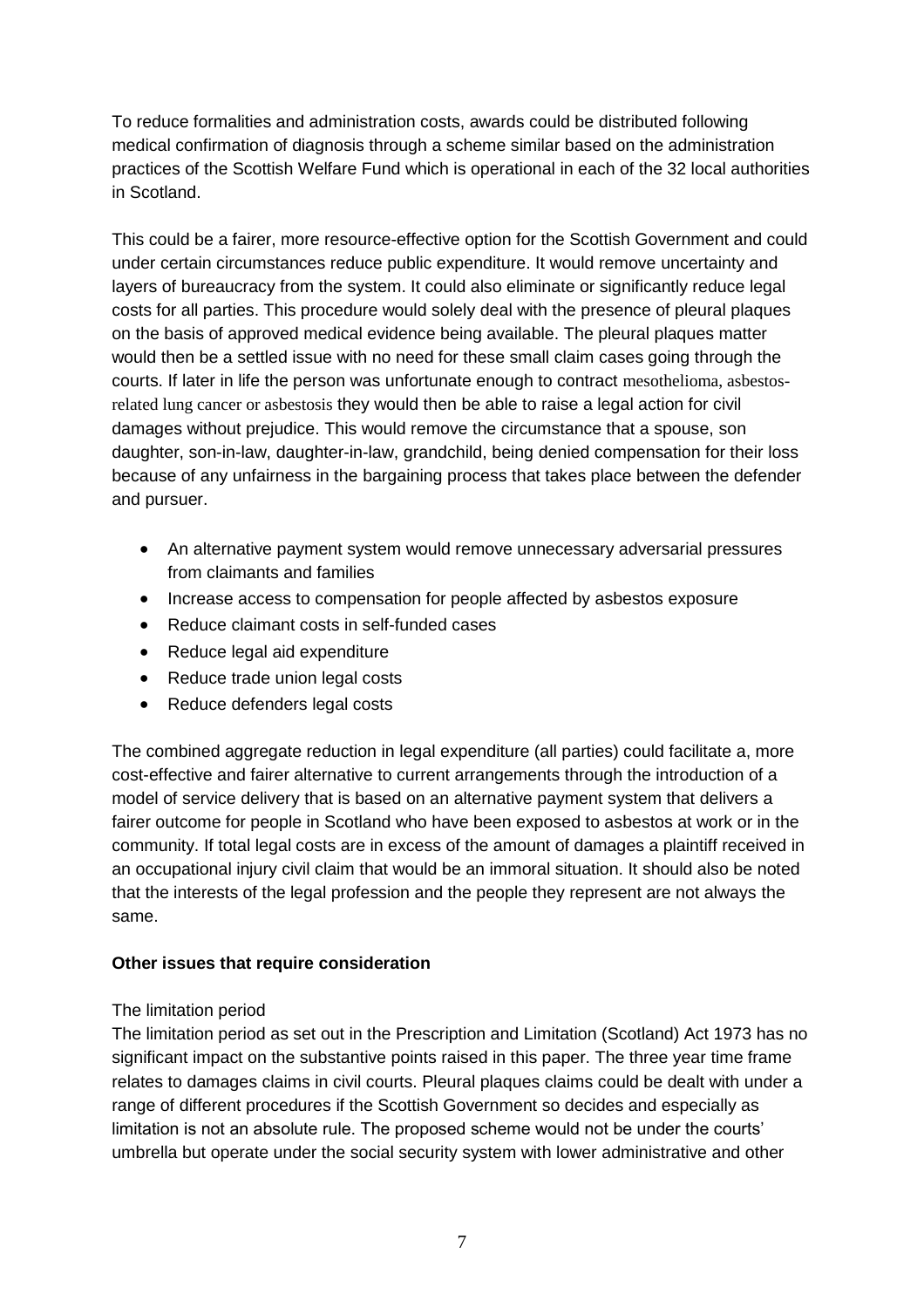costs. With pleural plaques, recognition comes only after a specific clinical examination and only then will the individual will then be made aware of the injury.

There is no suggestion of open-ended civil liability with the scheme proposed below but it will better safeguard the rights of individuals. It should be noted that other countries may operate a range of schemes for compensation those with a range of illnesses and conditions due to asbestos exposure. Such schemes are determined by governments in the first instance and not the courts. The pleural plaques scheme proposed in this document is ring fenced and should not, if government so decides, impact on established Scottish civil court actions for major asbestos-related diseases. An essential outcome of time-barring actions in asbestos cases is to provide defenders with a significant advantage and demonstrate, in many cases, inequality of arms.

## One action, one harm

This Scottish legal principle is well understood. In the interests of justice, it would seem to us to be critical that there is recognition and compensation for pleural plaques when it is medically identified in an individual and this should not affect claims for separate diseases diagnosed perhaps decades later or sometimes not at all. That recognition should allow later actions to be taken in civil courts without breaching the 'same harm' provision if the Scottish government so decided. This also relates to protecting the principle of non-open ended civil liability because not all those with pleural plaques go on to develop for example mesothelioma or asbestos-related lung cancers.

## Provisional damages

The basis for discriminating against individuals with regard to pleural plaques provisional and full and final settlements appears unclear in terms of justice. Individuals do not know if they will develop asbestos-related diseases later and it is clearly unjust that a £9,000 full and final award could ever compensate an individual or their family for an asbestos-related disease contracted later. Arguing that claimants should be given an informed choice by independent legal advisors begs the big questions. This proposal is not to make a flawed scheme work better but to introduce a much fairer scheme. Provisional claims are not a valid tool for those with pleural plaques who may develop asbestos-related cancers.

## No fault compensation schemes

The current law on limitations, as discussed above, may not be relevant to the scheme proposed in this paper. An alternative payment system could be developed that would ensure a more effective use of resources and time, create a fairer scheme and also save distress for individuals, their families and carers. This would also address the current problem of long delays in settling cases that exist in the current scheme. As pleural plaques is not a 'disease' in the usual sense of the word and is covered by a proposed social security scheme, this should not impact on rights of individuals or indeed insurers in civil courts. This is an area that requires further discussion.

Eligibility would be assessed through evidence of the existence of pleural plaques provided by clinicians as is currently the case. Timescales for application would be contingent on that clinical trigger. Detailed procedures would need to be discussed in the development of an alternative payment system.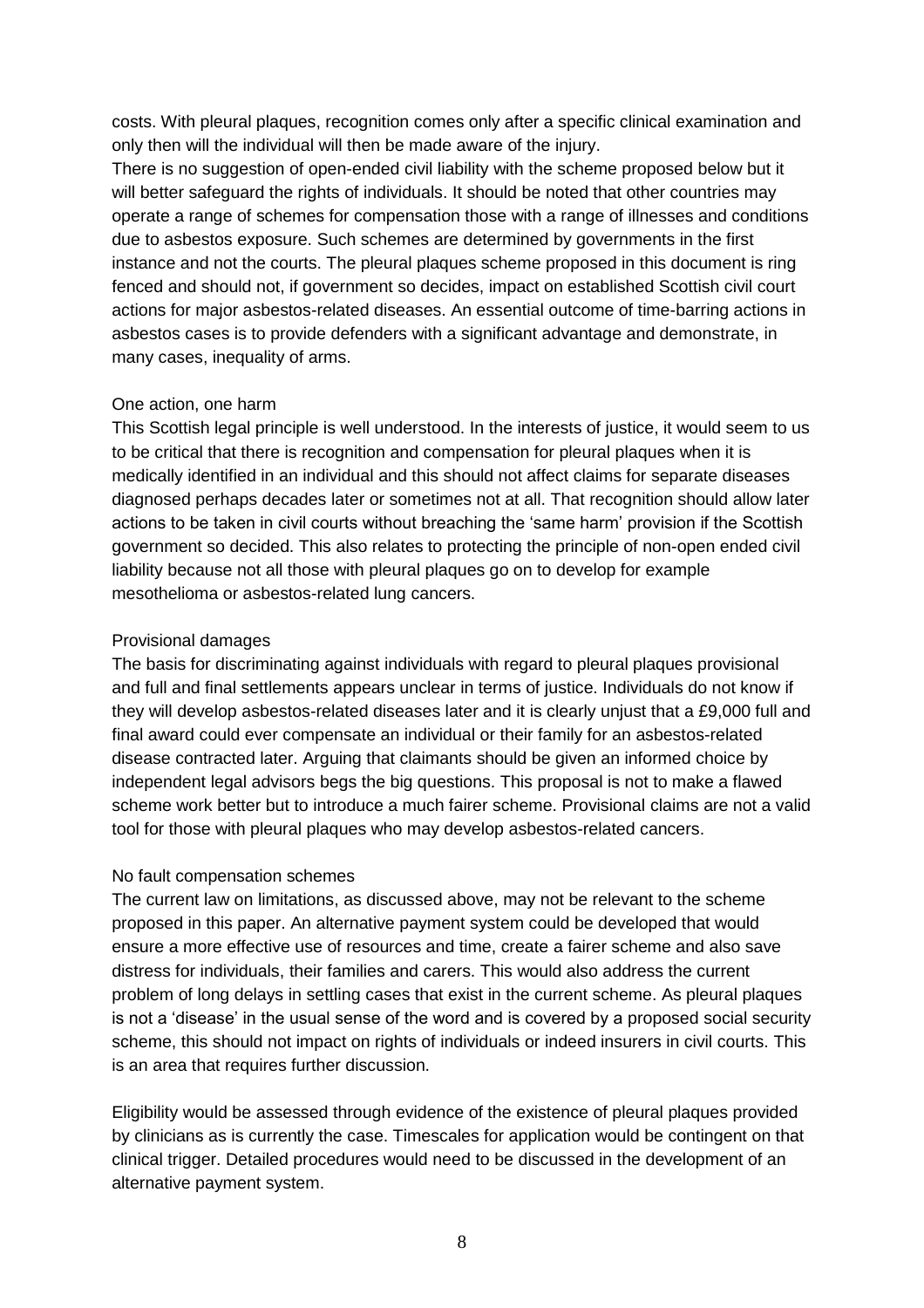This paper is intended to provide the framework for a fairer, more equitable system that puts the needs of the people who have been negligently exposed to asbestos and their families at the forefront of the debate.

## **Recommendations**

- 1. The Scottish Parliament Justice Committee should examine the social benefits of an alternative payment system in appropriate categories of asbestos claims in Scotland
- 2. The Scottish Parliament Welfare Reform Committee should examine the social benefits of an alternative payment system in appropriate categories of asbestos claims in Scotland and consider the merits of an alternative solution to the current arrangements
- 3. The Scottish Parliament Justice Committee should examine the economic benefits of an alternative payment system in appropriate categories of asbestos claims in **Scotland**
- 4. The Scottish Parliament Justice Committee should examine the presence of any anomalies in the current settlement process of asbestos claims in Scotland
- 5. Claimants should be paid what they are due in full with no onus on future unforeseeable health outcomes
- 6. The Scottish Parliament Justice Committee should examine any possible negative impact on women within the asbestos compensation process and identify appropriate remedies

All potential disadvantage should be removed from the rights of bereaved relatives in the spirit of the ethical aims of Scottish Parliament legislation.

The authors declare no competing interests.

# **Bibliography**

Chapman SJ, Cookson WO, Musk AW, Lee YC (2003) Benign asbestos pleural diseases. Curr Opin Pulm Med. 9(4):266-71

Gislard A, Schorle E, Letourneux M, Ameille J, Brochard P, Clin B, Conso F, Laurent F, Luc A, Paris C, Pairon JC (2013) Compensation for occupational diseases after tomodensitometry screening for benign pleuro-pulmonary disease in a multiregional postoccupational medical surveillance program of asbestos-exposed retired workers]. Rev Epidemiol Sante Publique. 61(1):11-20

Paris C, Martin A, Letourneux M, Wild P (2008) Modelling prevalence and incidence of fibrosis and pleural plaques in asbestos-exposed populations for screening and follow-up: a cross-sectional study. Environ Health. 7:30. doi: 10.1186/1476-069X-7-30.

Pleural Mesothelioma Center (nd) Pleural Plaques and Effusion. https://www.pleuralmesothelioma.com/asbestos/related-diseases.php